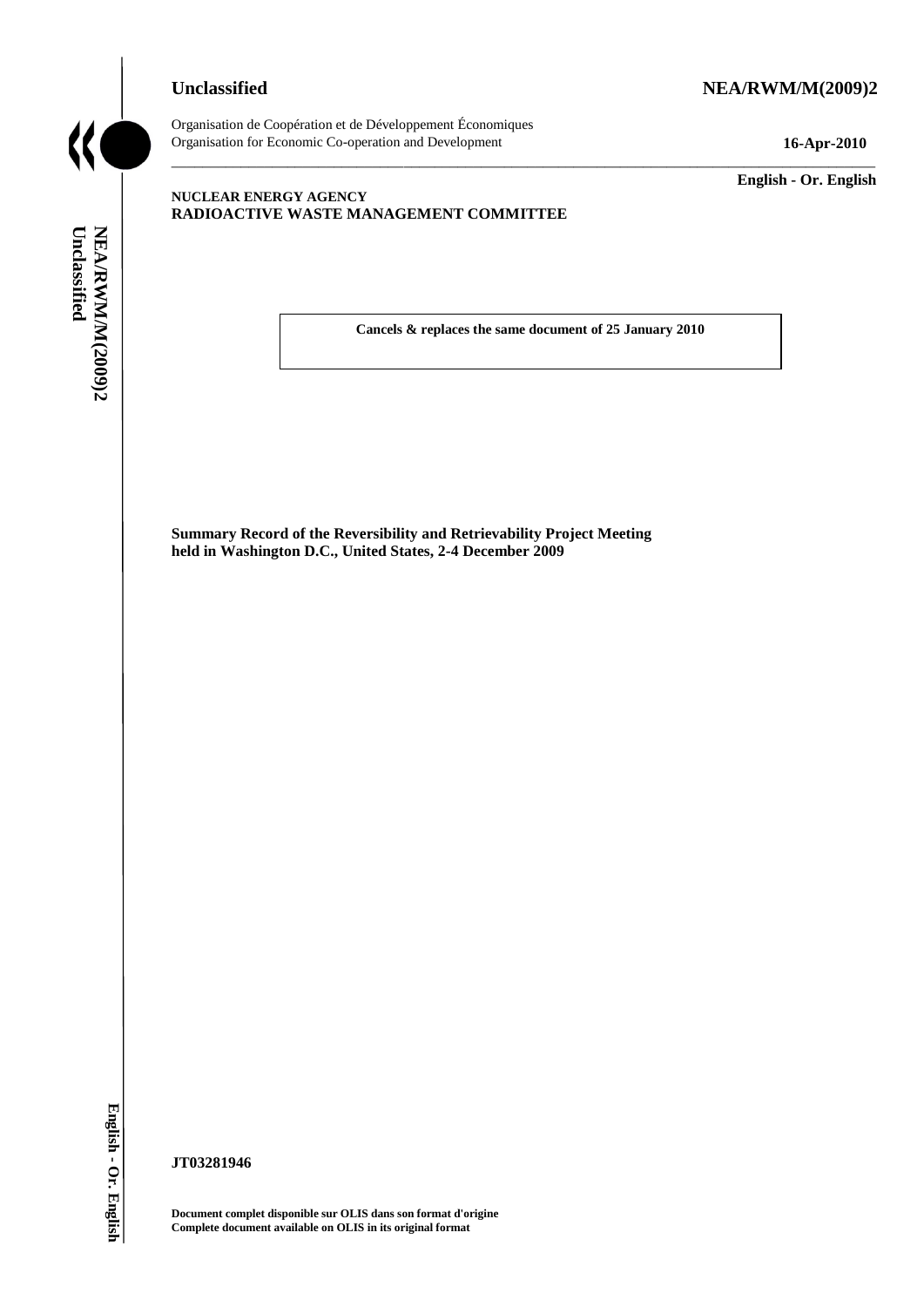# **MINUTES OF THE RWMC REVERSIBILITY AND RETRIEVABILITY PROJECT MEETING, DECEMBER 2-4, 2009, WASHINGTON DC**

## **INTRODUCTION**

# **0.a Welcome**

Catherine Haney welcomed the attendees on behalf of the host organization, the United States Nuclear Regulatory Commission (NRC), and also on behalf of the RWMC Bureau. She noted that the RWMC Bureau considers the work of the Working Group to be important. The RWMC is very interested in the work of the Group. She also noted the full and aggressive agenda of the meeting.

With respect to the current situation in the US, she stated that the NRC is continuing its review of the Yucca Mountain application, but is also thinking about what to do in the event that a significant delay in disposal should occur. The NRC, in concert with the relevant US Government agencies, is considering options for an integrated strategy for management of high-level wastes and spent fuel. She noted that the work of the R&R working group will be helpful in this.

# **0.b Review of project status**

Logistics issues for the meeting were briefly presented. There were self-introductions of all participants. The agenda that had been distributed to members before the meeting was adopted. Claudio Pescatore gave a brief presentation on the current status of the Reversibility and Retrievability project.

> **SESSION 1 – Retrievability/Recoverability: actual experience and lessons to be learnt including on cost**

#### **1.a Retrievability requirements at WIPP**

 $\overline{a}$ 

Chuck Byrum (EPA) gave a presentation on regulatory retrievability requirements for the Waste Isolation Pilot Plant (WIPP) and their rationale. WIPP is a deep geological repository for transuranic wastes<sup>1</sup>, mainly Pu and Am, in a bedded-salt formation. This presentation was a joint one with Russ Patterson, who later presented the implementer's experience (see Item 1.b)

<sup>1.</sup> Part of these correspond to long-lived ILW and part to long-lived LLW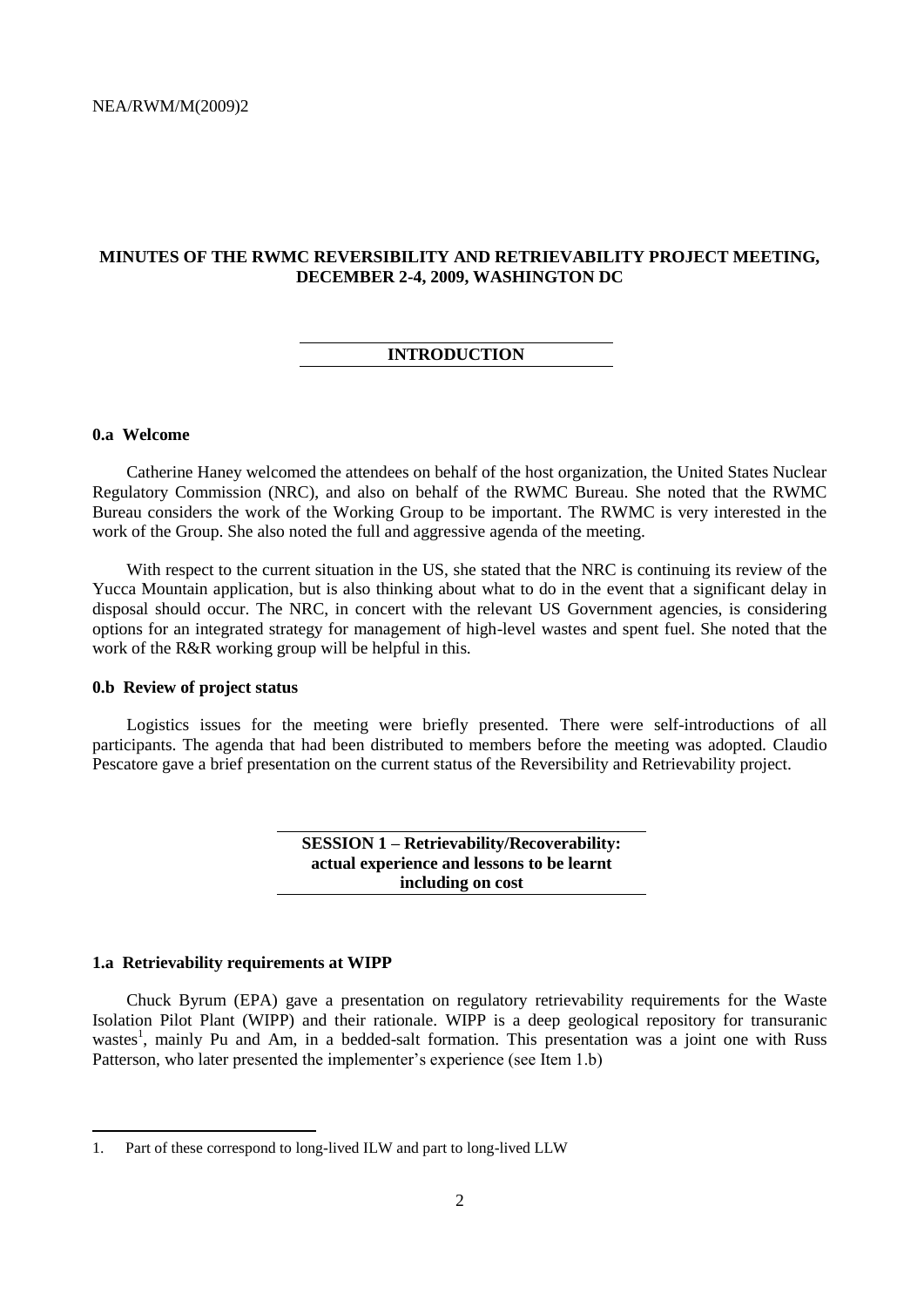There are two levels of EPA regulatory requirements: generic and site-specific. The generic regulations require that waste removal from the repository must not be precluded for a reasonable time period after disposal. This is seen as a safety-assurance requirement, as distinct from a safety requirement. The site-specific regulations add the condition that removal must be feasible with technology existing at the time of granting of the operating license. A document describing the technological feasibility of removing the waste and presenting a conceptual plan for removal was required as part of the licensing support documentation. The plan was required to describe the sequence of steps that would be needed to perform removal, any infrastructure that would be required to support it, as well as an estimate for how long removal of wastes would continue to be feasible after closure.

The rationale behind these requirements was not to ensure that recovery of wastes would be easy or cheap, but simply to demonstrate that it would be technologically feasible, "because the **Agency believes that future generations should have options to correct any mistakes** that this generation might unintentionally make", and that any disposal concept should be reversible.

A Waste Removal After Closure plan was presented in 1996 as part of the DOE licensing documentation, which estimated that removal was feasible for 10,000 years. DOE also supported this plan with demonstration experiments using robotic equipment. A video was shown of the DOE experiments.

Chuck Byrum presented then the following recommendations and lessons to be learnt from the WIPP experience:

- If retrieval (during operations) or removal (after closure) is expected then the facility should be designed with this in mind.
- Make removal a legal and regulatory requirement.
- Have the facility submit a proposed plan before site approval and emplacement begins.

#### **1.b Experience with waste recovery at WIPP**

Russ Patterson (DOE) gave a presentation on retrieval of wastes that had recently been carried out at WIPP. During 2007 and 2008, when it was discovered that some waste packages had not undergone complete characterization, it was decided to retrieve the suspect packages and re-characterize them. Operations at the repository were suspended while waste packages were moved to provide access to the suspect packages. The suspect packages were retrieved, inspected and characterized, and then re-emplaced. The most important impact of this retrieval was on the operational schedule of the repository: waste deliveries to the repository had to be halted for approximately a month while the retrieval took place, which entailed relatively important costs (in the tens of millions of dollars).

As a result of this experience, control and documentation of the waste characterization process at the sites where the waste is characterized and packaged have been improved in order to reduce the likelihood of recurrences.

## **1.c Retrieval plans at Dounreay**

George Hunter (SEPA) described the situation of wastes disposed of in two places at Dounreay, and current plans for their retrieval.

The "Dounreay shaft" was originally excavated as part of the construction of an effluent discharge tunnel. It was not originally intended as a waste disposal site. During early operations at the site, it was decided, however, to dispose of low- and intermediate-level wastes in the existing shaft, with the approval of the regulator. By today's standards, disposals were poorly controlled. There have been hydrogen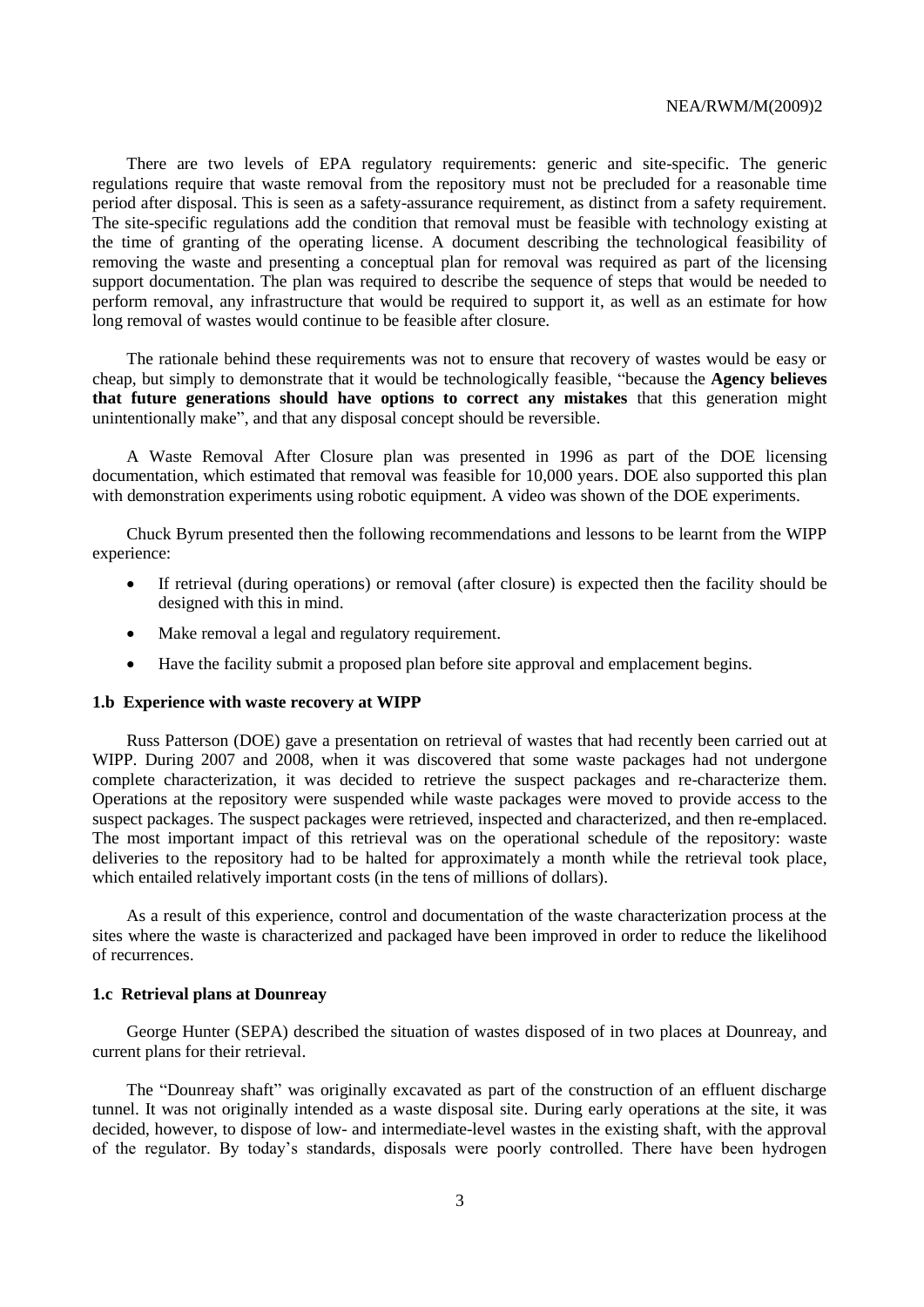explosions and fires, and the shaft is hydraulically linked to the nearby ocean. In 1971, an engineered "silo" was built to accept Dounreay waste unfit for land disposal, but although the silo is authorized only for storage and not disposal, there was no provision made during its design for retrieval of waste.

The situation of the wastes in the two sites is not acceptable by current standards, and it has been decided by the Scottish Government that the wastes must be retrieved. Approximately 1500  $m<sup>3</sup>$  of waste are to be removed, at a cost which has been estimated at 300 million pounds.

This may be considered an example of a retrieval to be undertaken because of changes in regulatory standards. The activity will be much more difficult and expensive than it would have been if retrieval had been anticipated and planned for before disposals began.

#### **1.d Closing options for the Asse disposal site**

On behalf of Jürgen Larue (GRS), who was unable to be present, Claudio Pescatore gave a presentation on options being considered for closing the Asse disposal site in Germany. This site was a pre-existing salt mine that was subsequently used for research into disposal of low- and intermediate-level wastes. Groundwater ingress into the non-nuclear part of the mine has made it necessary to take a decision on closure and, with it, whether the low-level waste should be retrieved, either in whole or in part<sup>2</sup>. If retrieval were pursued, then two more options are possible for the retrieved LLW: re-emplacement in a different part of the mine to be newly excavated or disposal at an alternate site. Retrieval would be an elaborate process requiring building radiologically-secure facilities for waste handling and repackaging. The expected costs are in the range of 1 to 3 billion Euros depending on the option chosen. A decision on which of the alternatives to take is expected before long, based on a comprehensive set of assessment criteria.

# **1.e Discussion**

 $\overline{a}$ 

During the discussion, it was noted that retrieval is an unusual situation, even if retrievability provisions exist. The existence of retrievability provisions does not reduce the seriousness of a decision to retrieve, which is in principle a new process requiring a new safety assessment, regulatory permission, etc. Retrievability provides assurance that the situation is not beyond remedy, but it does not deal with the reality of an actual retrieval.

It was also noted that, at WIPP, the regulatory requirements for retrievability are intended for postclosure. The actual retrievals described in the presentation were during operation in response to operational events (failures of characterization). From the WIPP experience it should be noted that retrieval can be a regulatory enforcement measure, as one of the retrievals there was demanded by the regulator. Retrievals also have a role as demonstrations of trustworthiness and willingness to live up to the implied social contract; one of the retrievals was voluntarily carried out without waiting for the regulators to require it. This was an opportunity to build and strengthen the relationship between the facility and its stakeholders. In both retrievals, safety was not at stake.

The cost of retrieval seem to be at least as high as those for emplacement, and if retrieval during operations is foreseen as a possibility it is perhaps a good idea to design the repository so that not all emplacing operations may have to come to a standstill if retrieval of a few packages were to be effected.

It was suggested that detailed requirements for retrieval, as distinct from requirements for retrievability, should probably not be set out in regulations, because retrieval is expected to be an

<sup>2</sup> There is apparently no issue with the single, ILW disposal cavern.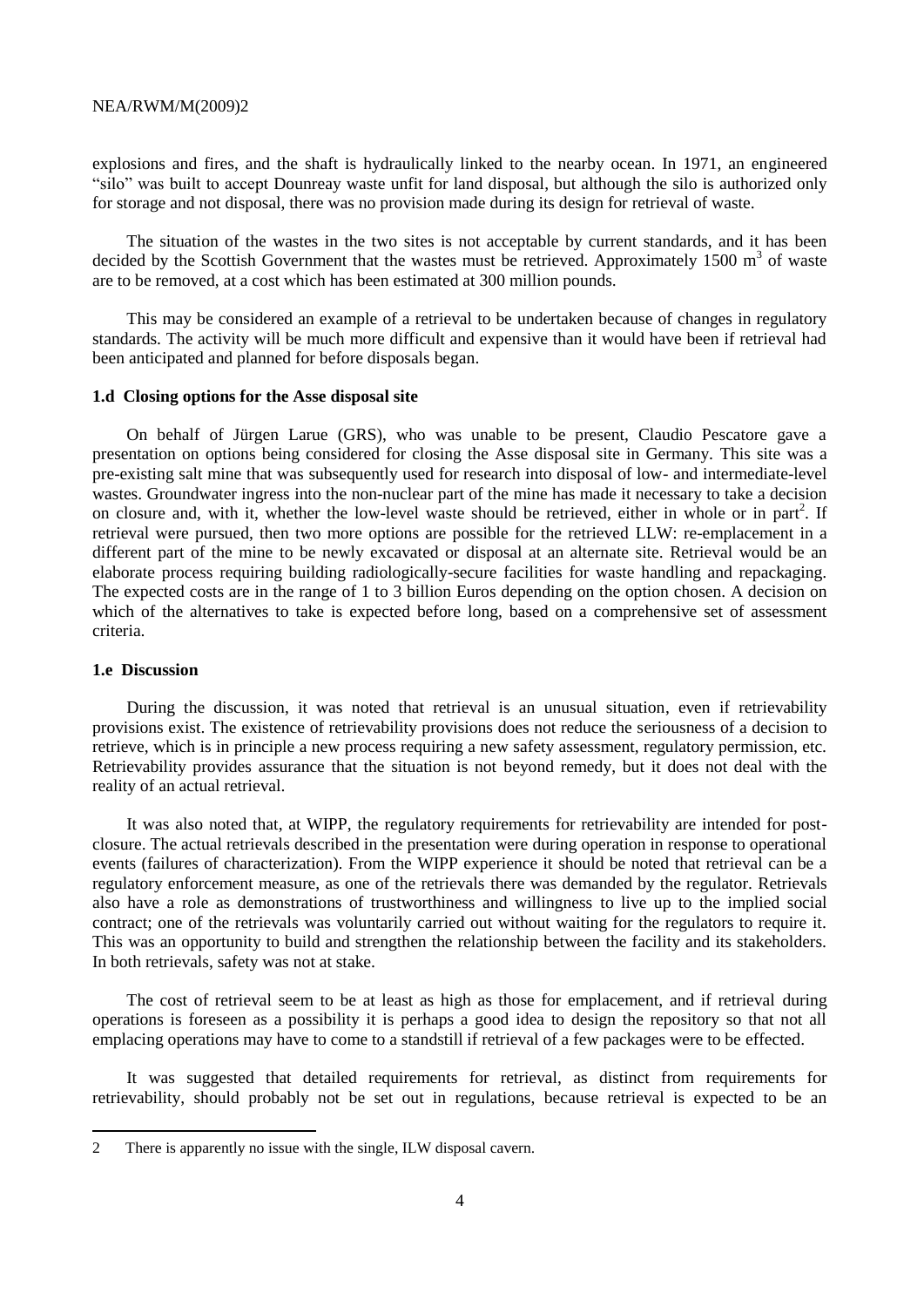extraordinary event requiring specific approval, but it was also suggested that it may be appropriate to have requirements on the process to be followed before taking a decision on whether or not to retrieve wastes.

# **SESSION 2 – Limitations on recovery/retrieval**

#### **2.a Limitations from materials and equipment aging**

Jean-Michel Hoorelbeke (Andra) gave a presentation on limitations to retrieval arising from aging of equipment and materials, with particular reference to the Andra disposal concept.

Limitations on retrievability can arise due to operational safety or long-term safety considerations, or as a result of costs. Technical limitations linked to repository design relate to such items as vault geometry and size, layout and separation of vaults, rock support to ensure structural stability, chemical compatibility, and operational equipment and procedures.

Once wastes have been emplaced, retrieval operations are more complex than above ground operations, and may require significant resources for ventilation, maintenance and operational safety. Because of limited accessibility within disposal cells, maintenance of waste packages, if needed, is likely to require retrieval. Retrieval, even in a repository designed for retrievability, will not be a quick operation.

With the passage of time, chemical alteration and creep of the host formation, as well as corrosion and other container alteration phenomena, combined with aging and alteration of underground electrical and mechanical equipment will make retrieval increasingly challenging, such that retrieval may take longer than emplacement. The current French requirement is for a retrievability period of 100 years, which is considered to be compatible with current equipment capabilities<sup>3</sup>.

#### **2.b Technical requirements posed by retrievability**

 $\overline{a}$ 

Brendan Breen (NDA) provided a presentation on the impacts of retrievability demands on the design of a repository. In contrast to the French concept, this presentation focused on a concept in which vaults were backfilled with bentonite clay immediately after emplacement. As the backfill takes up water, it will swell, making retrieval more difficult as time passes<sup>4</sup>. If multiple packages are emplaced in a single borehole or tunnel, retrieval is more difficult. Retrieval is also likely to be more challenging for vertical emplacement as compared to horizontal emplacement. These limitations must be balanced against other factors, including operational safety.

In most concepts, the design must be sufficiently robust to address operational problems such as dropped or incorrectly placed canisters, and this robustness contributes to retrievability. Nevertheless, there are limits to retrievability imposed by the need to ensure long-term safety and integrity of packages.

As retrievability is becoming one of the factors considered during design, it is difficult to clearly identify the provisions for retrievability separately from those that would be considered good design

<sup>3</sup> At present, there is no other requirement than what is stated by the  $28<sup>th</sup>$  June 2006 Act, which doesn't specify the date of start of the reversibility period. Andra has proposed to consider that the reversibility period be counted from the start of operations. This, however, would need to be accepted and confirmed in future decisions.

<sup>4</sup> Bentonite may take, however, a very long time to swell: possibly as long as several hundred years.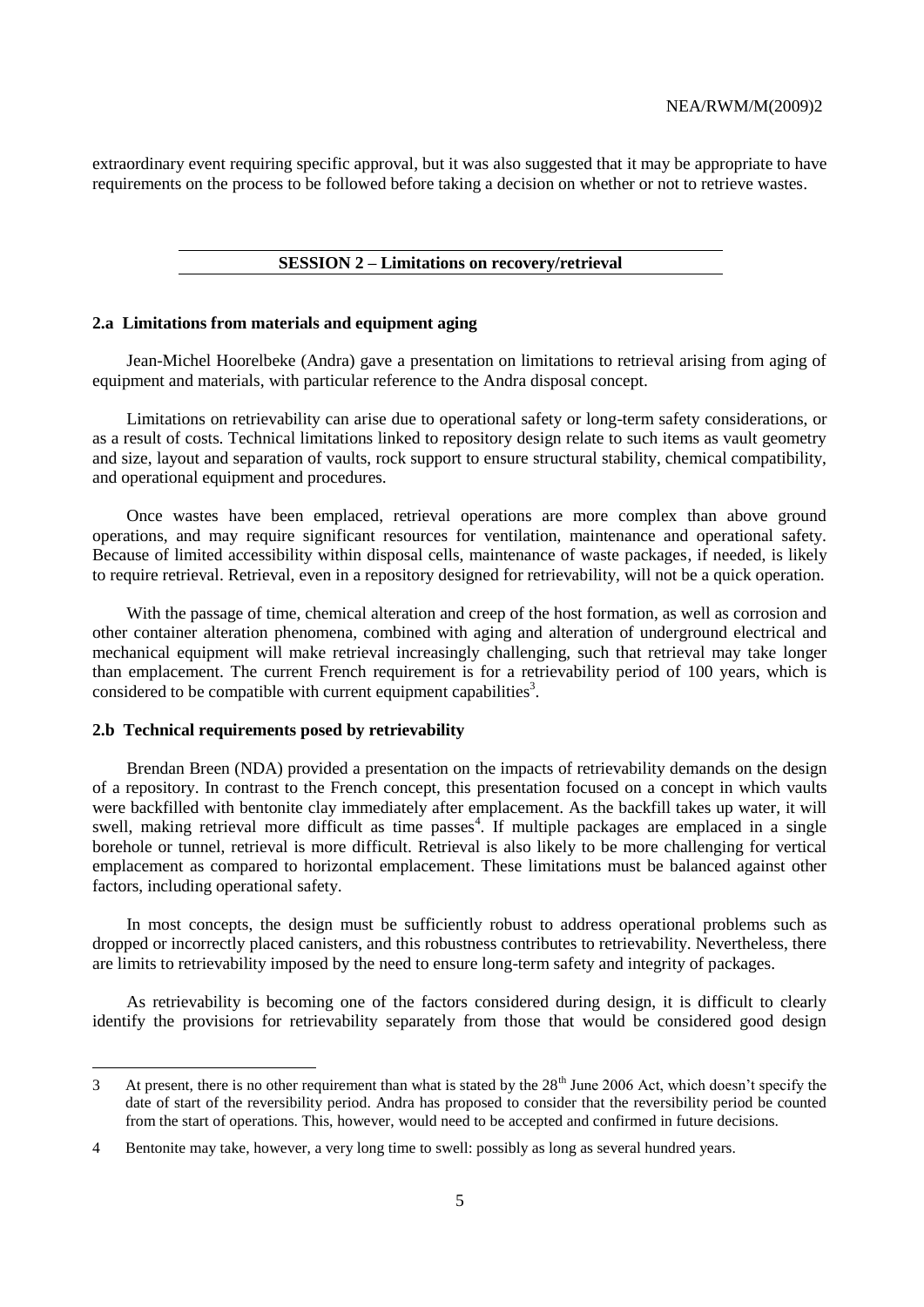practice. In fact, focusing on retrievability early during the design process can actually reduce the likelihood that retrieval will be necessary for operational reasons (e.g. maintenance).

#### **2.c Other limitations and lessons learned**

Hughes van Humbeeck (ONDRAF/NIROND) began the session with a brief presentation on limitations imposed on retrievability by geology. By extending the transient period during which the repository is open and/or by changing the extent of the excavation damaged zone, retrievability can complicate the modelling of repository performance. Specific monitoring measures required to support retrievability can constitute a perturbation on the repository, which can be difficult to model or which could compromise long-term safety; this may limit the types of monitoring that are possible.

The act of retrieval of only part of the wastes, if undertaken, would most likely constitute a significant perturbation on the remainder of the repository. This would have to be taken account in decision making.

In the ensuing discussion, it was noted that during the operational period, the ability to retrieve waste packages might be considered to be part of the ability to respond to operational problems, and may therefore be a requirement for safety-assurance reasons during the operational period. The regulatory focus in some programs has been on the long term, both for safety and for retrievability, but as the experiences described in Session 1 demonstrate, having retrieval plans during the operational period can give significant operational, safety and financial benefits.

# **SESSION 3: Relationship of R&R to monitoring and memory keeping**

#### **3.a Report from FSC on R&R-related activities**

Janet Kotra (NRC), chairman of the RWMC's Forum on Stakeholder Confidence (FSC), gave a presentation on the FSC's activities related to reversibility and retrievability. The FSC conducted a workshop in Bar-le-Duc, France, in April 2009. One topic was the expectations and motivations for reversibility. This was followed up with a discussion at the FSC annual meeting in September.

Although the workshop topic was reversibility, the discussions focused mainly on retrievability. There were differing views on the proper definitions of the terms, highlighting the need for continuing dialogue. Even though not all countries include retrievability in their national programmes, there was general convergence on several points:

- The importance of developing shared views of the aims and implementation of reversibility, to ensure that societal preferences influence technical solution
- The need for public debate and discussion on reversibility/retrievability to make expectations known and feed them into decision-making
- The need for debate to take place when designs are being considered for the repository, so requirements can be integrated into design
- The need for clear decision points throughout the waste management process and for stakeholder input
- Some participants felt that the timescale for retrievability and any limits placed on it must be part of the debate.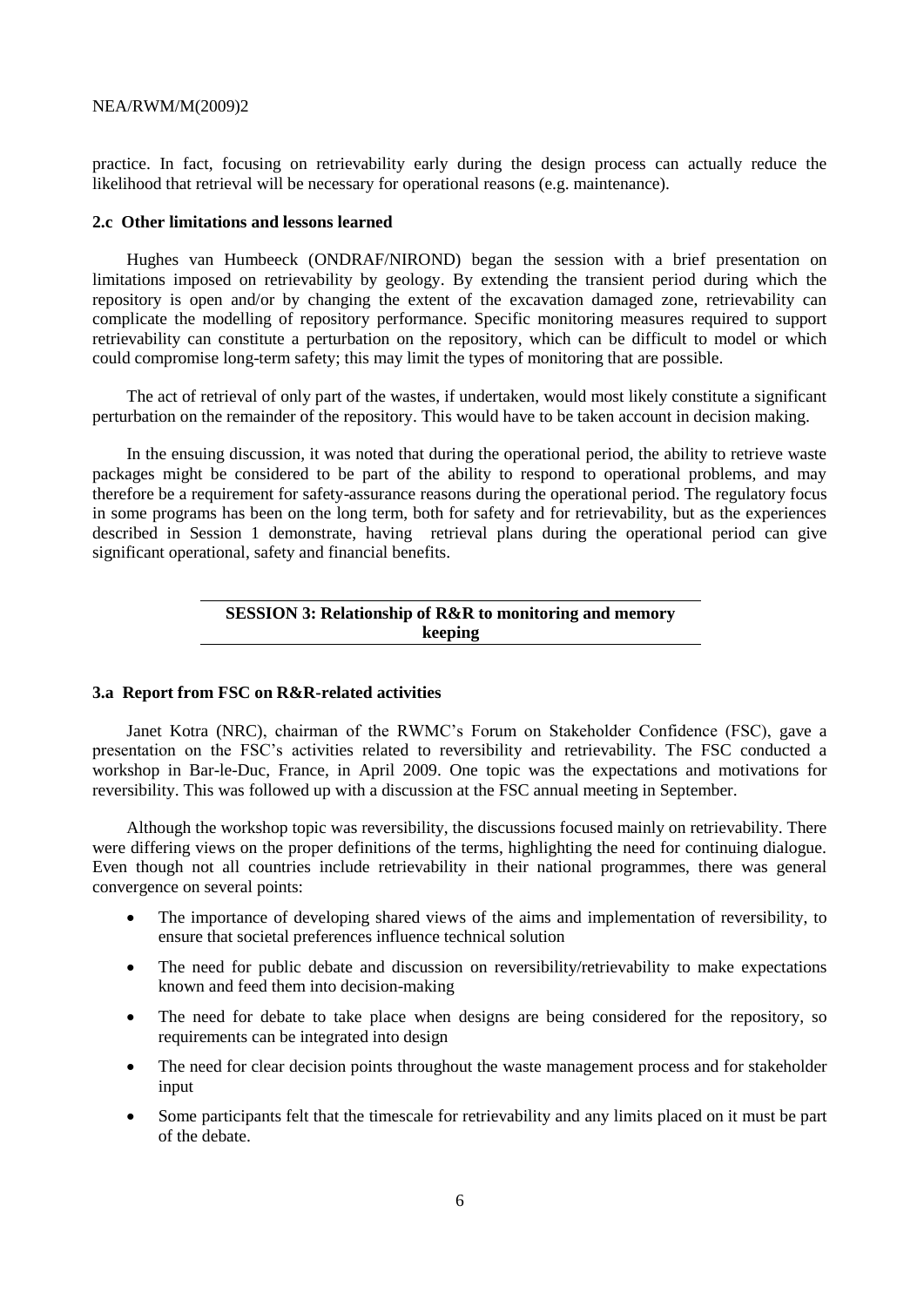Participants recognized that there are costs and limitations to retrievability, and that maintaining a constant level of retrievability indefinitely is not feasible. Information about costs and limitations, and how these change with time, needs to be fed into the debate in order to help in decisions on tradeoffs. There is a need for regular review, a planned stepwise implementation and continuous dialogue during the process.

The workshop concluded that retrievability helps build confidence and trust incrementally, and that building flexibility into the system has several advantages.

At the FSC meeting in September, FSC members noted that it can be difficult to find centralized, upto-date information on how countries are approaching reversibility and retrievability. They concluded that the introduction of retrievability considerations has improved repository science, as well as contributing to acceptance. Several issues were noted for further follow up:

- The issue of what is meant by closure (close and monitor vs. close and walk away) should be considered further, since the concepts, actions, regulatory criteria and numbers implied by these two options are very different
- Regulators appear often to be guarding their neutrality by not commenting on the desirability or downsides of R&R. This may not be satisfactory to civil society, who may wish regulators to be more active as "champions of safety"
- There is a potential for a future topical session on stakeholder involvement in monitoring
- FSC wishes to continue to support and participate in the R&R Working Group, and also to contribute to the work on the R-scale.

In the ensuing discussion, it was noted that different regulators may have differing views on the question of retrievability and retrieval. This becomes particularly important when there are multiple regulators involved in a single project, as is often the case. It is important to have clear roles and responsibilities in such cases.

# **3.b NRC requirements for R&R and memory keeping for Yucca Mountain**

Tim McCartin (NRC) presented the NRC requirements for retrievability and memory keeping for the Yucca Mountain repository.

He noted that a final decision at closure is only meaningful if retrievability, either prior to or as a result of the decision, is an option. He also emphasized the importance of the performance confirmation programme during repository development, both in support of the final licensing decision and as a component in confidence building.

The NRC's retrievability requirement for Yucca Mountain only applies prior to closure, and it is envisaged for safety reasons only, that is, in case the performance confirmation programme shows that the repository as implemented would not be safe. Retrievability is thus not part of the long-term safety concept but is an operational feature that supports achieving long-term safety. Nevertheless, both retrievability and the information obtained from the performance confirmation programme may assist retrieval decisions and operations also after closure, and/or for non-safety reasons.

With respect to memory keeping and post-closure controls and monitoring, the existing regulatory requirements are generic in nature. These include requirements for *permanent* markers and archiving of records after closure, as well as a programme of post-closure oversight and monitoring that would be the responsibility of DOE. More detailed specification of the post-closure requirements is not considered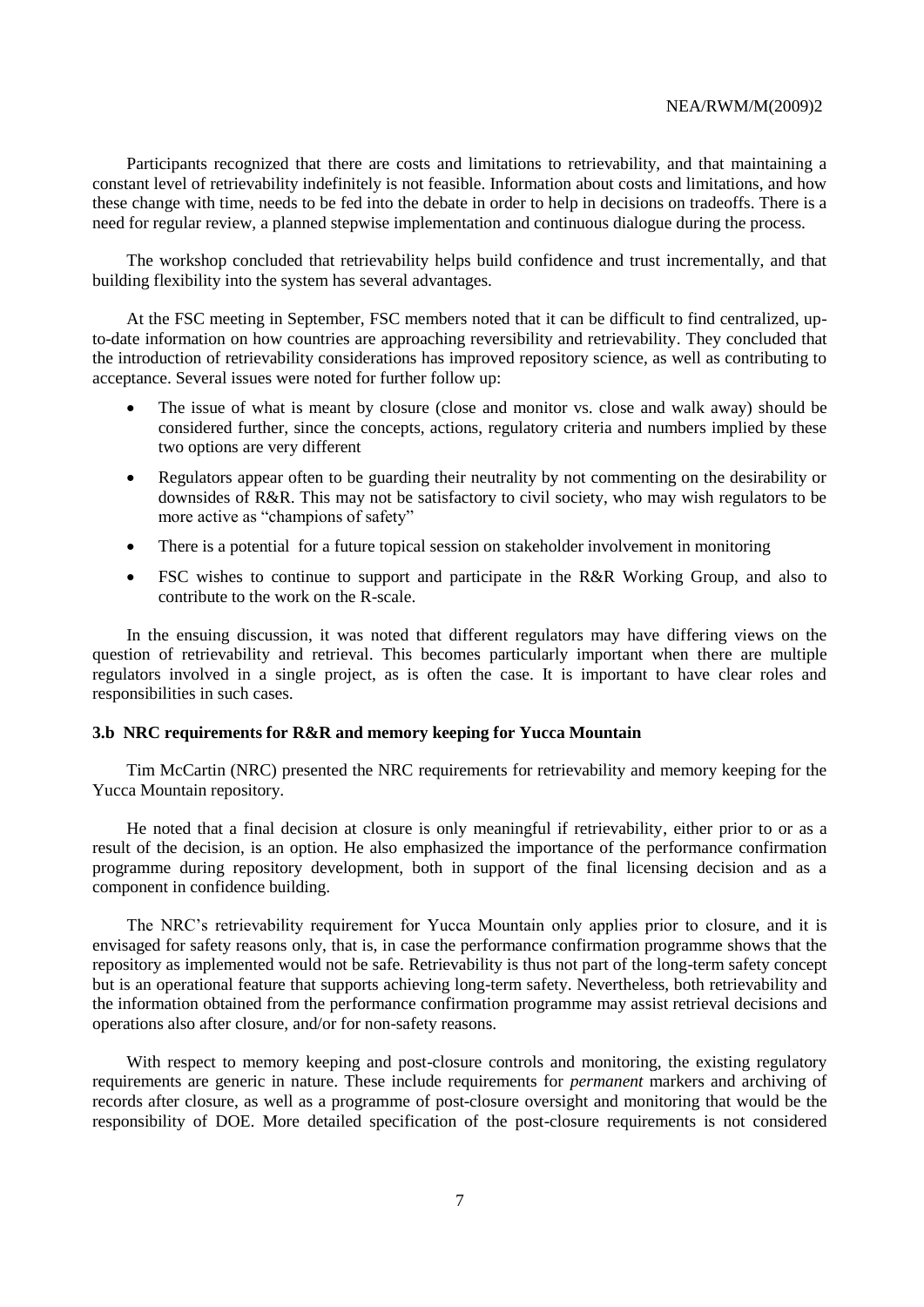necessary at this time, as closure would not take place until several decades in the future, and there is ample time to develop more detailed requirements before they are needed.

#### **3.c Memory keeping requirements for WIPP**

Tom Peake (EPA) presented the EPA's requirements for passive institutional controls as applied to WIPP. The primary goal of these requirements is to deter inadvertent intrusion. The regulations permitted DOE to propose to take credit in the performance assessment for a reduction in the likelihood of inadvertent intrusion due to passive controls.

The DOE proposal included markers, a berm around the site, information rooms and off-site archival of information. It also proposed a reduction in the assumed probability of intrusion in the safety assessment, but in the end the EPA did not consider the arguments sufficiently persuasive to support the proposed reduction, as there was no clear basis to support a numerical estimate of the probability.

The focus of these requirements is on human intrusion after closure, but in fact the requirement to preserve information for this purpose also facilitates retrievability. As in the case of the NRC requirements for Yucca Mountain, the post-closure requirements for passive institutional controls are still fairly generic, since there are several decades before specific controls will need to be put in place.

### **3.d Discussion**

The discussion in this session was based on the question: Is a walk-away policy from a closed repository compatible with a reversible/retrievable approach?

It was suggested that in the event, completely walking away from a repository once it was closed was very unlikely as long as current societal institutions continue, regardless of R&R considerations. Control and monitoring would most likely continue, even though the need for them on technical grounds will decline over time. The need to maintain the relationship of local communities with the site continues. Sustained involvement is needed in order to preserve knowledge in an active, understandable and usable form. It was noted that different types of information are needed to support different uses (e.g. general location information to deter intrusion vs. detailed design information for purposes of retrieval).

The safety case posits a walk-away, in order that safety be preserved even in this situation. However, this does not mean that there is an actual intention to walk away. Judging by today's standards, as long as there is societal and institutional continuity, it is unlikely that walking away would actually take place. All of this is beneficial to retrievability even if retrievability is not required.

# **SESSION 4: Stepwise decision making and reversibility**

#### **4.a The role of reversibility/retrievability in Adaptive Phased Management**

Gloria Kwong (NWMO) described the role of retrievability in the Canadian Adaptive Phased Management approach. She reviewed the historical development of retrievability in Canada, noting that during the consultations leading up to the introduction of the current approach, Canadians had expressed strong views that retrievability was an essential component of a socially acceptable plan for radioactive waste management. Retrievability is essentially a precautionary approach to disposal. Continued learning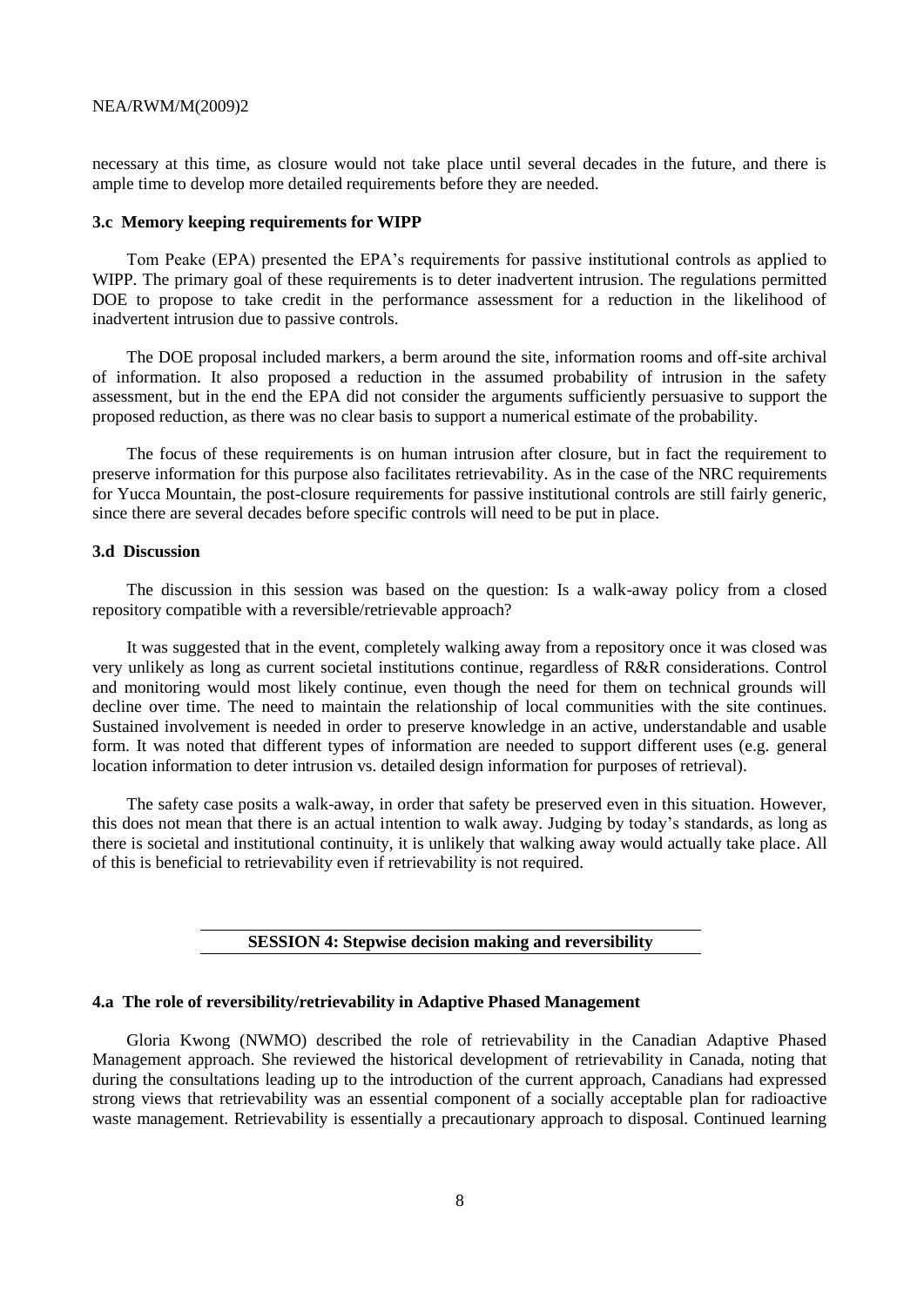from research and development in waste management is also considered to be a vital component of the plan.

For these reasons, retrievability is considered to be an important feature of the Canadian approach to repository development. It is understood that retrievability will pose some design challenges, and that retrieval will become progressively more difficult and resource intensive as implementation proceeds.

During the discussion, it was noted that in Sweden, in contrast to Canada, the general attitude towards retrievability is one of suspicion, as retrievability can be seen as possibly contrary to non-proliferation and long-term safety and isolation of the waste. By contrast, in Canada there appears to be a feeling that future technology will come up with better ways to deal with the waste. In part because so far the disposal concept has been only a general concept without a specific site in mind, confidence in the concept of geological disposal is lacking.

#### **4.b The RWMC document on stepwise decision making**

Claudio Pescatore gave a presentation on the RWMC document "Stepwise Approach to Decision Making for Long-term Radioactive Waste Management" (NEA-4429) that was published in 2004. This report was an outcome of work done by the RWMC's Forum on Stakeholder Confidence (FSC).

Stepwise Decision Making (SDM) is a process

- in which the public, and especially the local public, are meaningfully involved in the review and planning of developments;
- that rests on the concept of flexibility (through reversibility and retrievability) to provide reassurance that decisions can be reversed if experience shows them to have an adverse or unwanted effect;
- that allows the development of a competent and fair discourse through public involvement and social/collective learning and foresees adaptation to societal changes;
- that allows the stakeholders to gain familiarity with and a degree of control over RWM technologies and institutions. This in turn builds trust and confidence.

SDM towards final disposal is not necessarily a linear, incremental process, as the history of programmes in many nations has shown.

With respect to reversibility, NEA-4429 points out that reversibility denotes the possibility of reconsideration of one or a series of steps. A decision to reverse a previous decision would be taken as a result of careful evaluation with the appropriate stakeholders. Retrievability is one part of reversibility, and represents a technical means by which control over the wastes can continue to be exercised during the development process.

NEA-4429 observes that not all decisions are equally reversible and that, as time goes on, the physical consequences of reversing earlier decisions become increasingly difficult and costly. On the other hand, these decisions can be identified in the SDM process and used as natural hold points for programme review and confirmation. Reversibility thus represents a way to close down options in a stepwise, considered manner, by building on decisions one step at a time.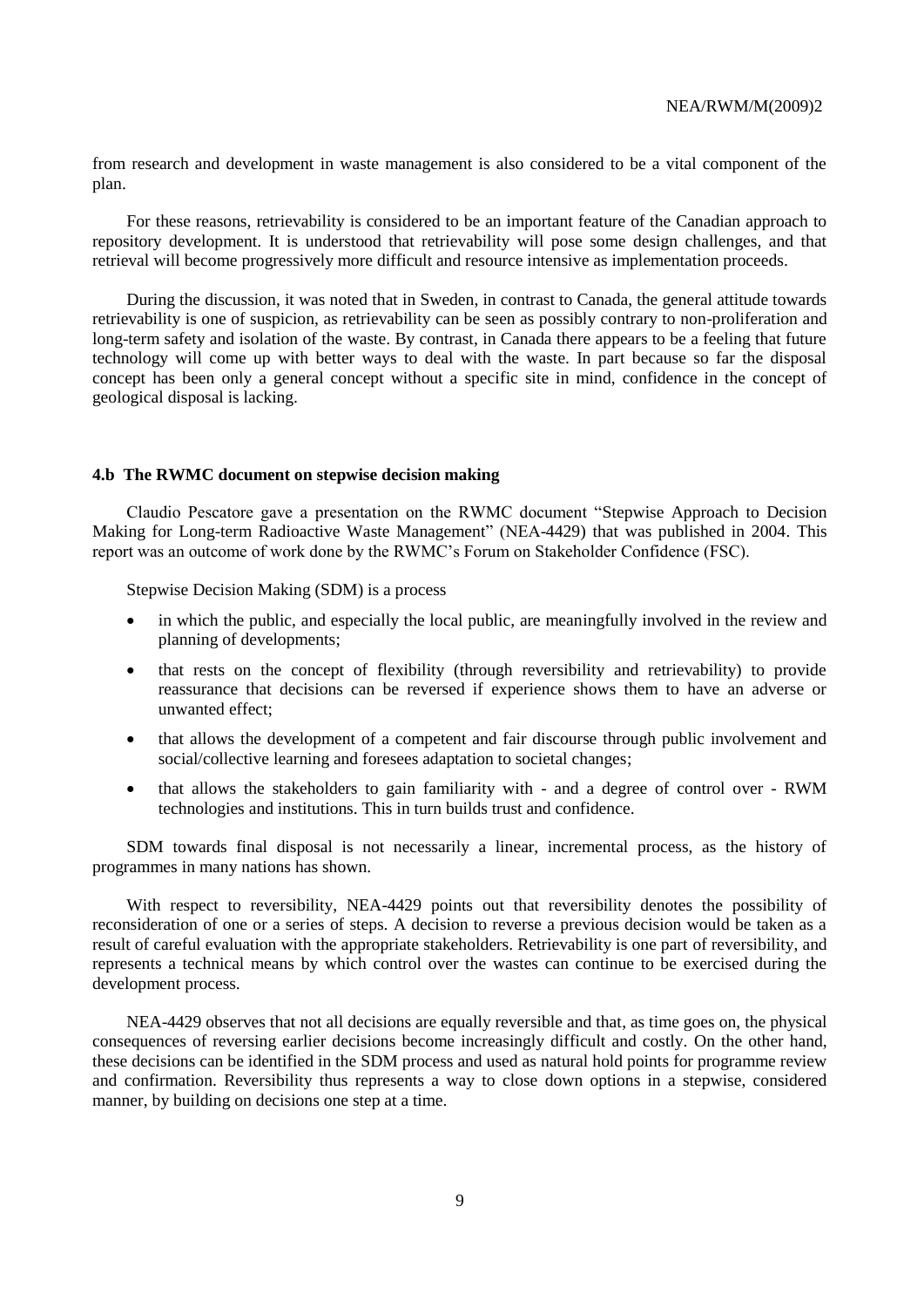### **4.c Discussion**

During the discussion, it was pointed out that decision making on waste disposal is related to the issue of decision making on nuclear energy.

There was a discussion on the attitudes of regulators to reversible stepwise decision making. Before a licence to construct or operate is given, the regulator requires the implementer to demonstrate that safety will be achieved. Once having taken a decision that the safety demonstration is adequate, regulators may be uncomfortable with the idea of reversibility of regulatory decisions (other than reversal based on failure of the implementer to meet the obligations and conditions of the licence, of course). Dan Metlay pointed out that when the National Academy of Sciences introduced its "One Step at a Time" study on stepwise processes, the reaction of regulators was not very sympathetic. It was noted that regulation is a means to impose a degree of both control and certainty into a process, and the prospect of reversibility of decisions reduces the level of certainty of the process. However, retrievability may increase the assurance that a safe repository will be built.

**Review of Day 1**

#### **1.f Review of Session 1**

Miroslav Kuçerka (RAWRA) summarized the key points from Session 1 on experience with retrieval and lessons learned. He noted that the inclusion of retrievability in a programme does not mean that retrieval will be easy or cheap, only that it will be feasible if required. Retrieval is still an extraordinary action, which becomes progressively more resource-intensive during the life-cycle of the repository.

Retrievability can be aided by a robust and well-characterized repository design. Specific measures will be related to the design concept and host geology. Inclusion of reversibility and retrievability during the development of a repository contributes to transparency and trust.

There was a comment made during Session 1 about not allowing the existence of retrievability to diminish the gravity of a decision to retrieve, i.e. using the existence of retrievability to convert disposal into *de facto* storage. On the other hand, if retrievability is to be meaningful, actual retrieval must be a real possibility, not just theoretical. This tension illustrates the difficulty and importance of communicating the concepts of reversibility and retrievability so as to avoid raising false expectations or talking at crosspurposes. The discussion also demonstrated that there are still significant differences in attitudes towards communications and public involvement even within the working group, which may be signs of a culture shift that is still under way within the waste management technical community.

## **2.d Review of Session 2**

Jean-Pierre Wouters (FANC) summarized the discussion in Session 2 on limitations. Reversibility or retrievability is now being considered as a possibility, at least pre-closure, in most programmes. While it does not affect designs in fundamental ways, it does have impacts, which vary with the specific design and host geology. Retrievability may impose additional design features and require additional infrastructures and maintenance. In addition, it may influence techniques as well as the timing of emplacement of waste packages.

The discussion suggested that before closure, retrievability can be considered to be an operational issue or feature, and may be required as part of the performance confirmation process. After closure, it was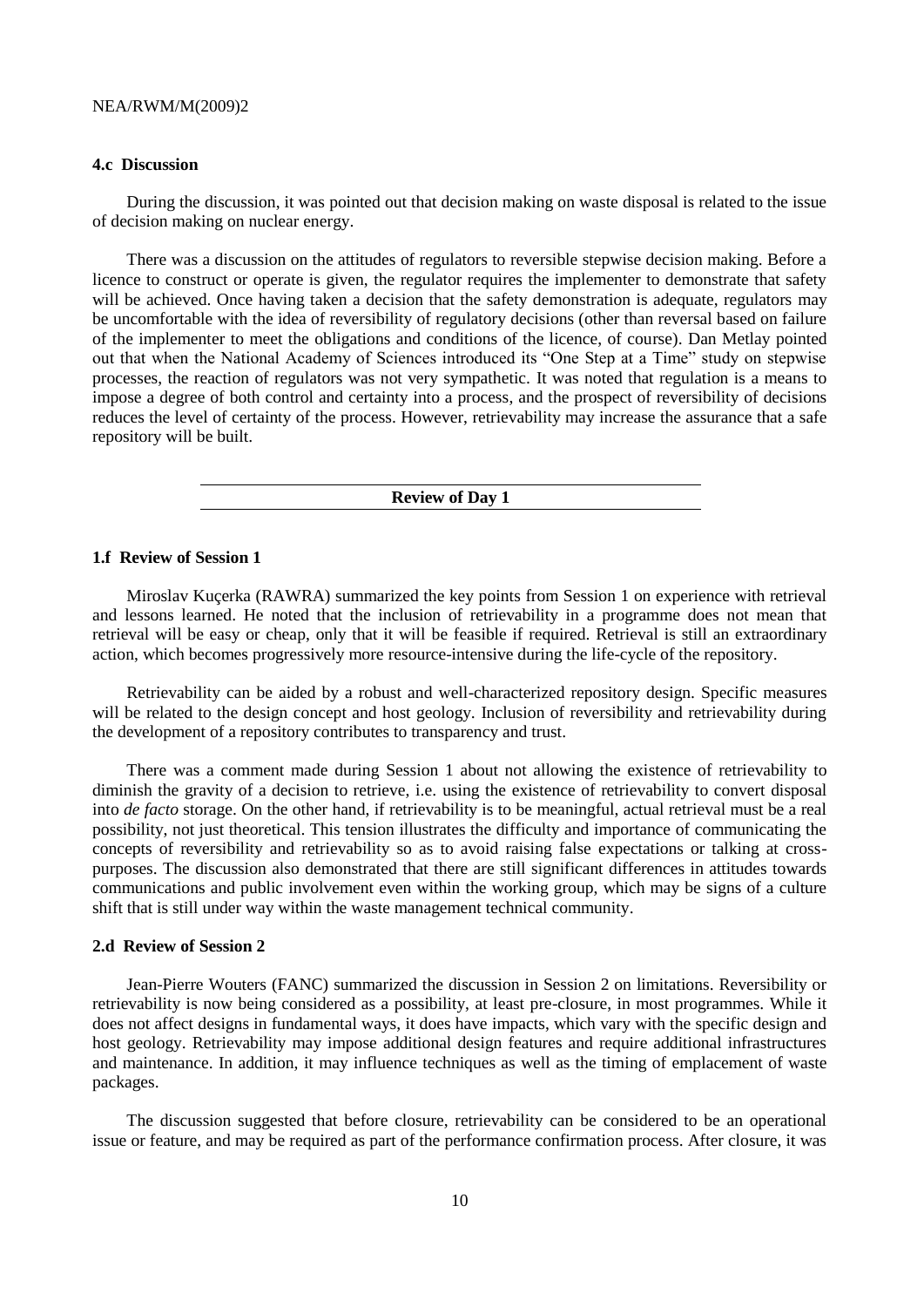suggested that any decision to retrieve should be considered to be a new activity that would need to meet the justification principle. Retrievability is a feature of the repository design, but once the closure decision has been taken, retrieval is not part of the repository life cycle, but a separate new action.

#### **3.e Review of Session 3**

Richard Ferch summarised the discussions in Session 3 on monitoring and record keeping.

The presentation from the FSC had noted that retrievability adds flexibility and generally helps build trust, but that there was a need for further work in several areas. There is a need for dialogue on terminology, both for reversibility and retrievability and also for the concept of closure. There is a need for shared views on outcomes, and for public debate that takes place early enough in the design process to enable choices to be made. The connection between monitoring and reversibility and retrievability deserves more consideration and study. The FSC supports work on the R-scale by the Working Group.

The presentation on the NRC requirements noted that the final decision on closure is only meaningful if there is a real possibility of retrieval; in this sense some form of retrievability is essential prior to closure. It was pointed out that the performance confirmation program carried out during repository development before the closure decision would be an essential component of the development and acceptance process.

There were interesting differences between the requirements of the EPA for WIPP and the NRC for Yucca Mountain. The NRC's requirements for retrievability were intended to address safety reasons preclosure, although they might also assist decisions about retrieval for other reasons and/or after closure. The EPA's retrievability requirements for WIPP were aimed at preserving future options during the postclosure period, although again they may also assist decisions prior to closure. These differences, together with the differences between Scottish policy and policy in the rest of the UK, illustrate that even within a single country policies and their implementation may differ between projects, as well as changing with the passage of time.

Some other points raised during the discussions included the need for deeper understanding of the regulator's role in decisions about retrievability and retrieval. The regulator needs to be independent of the implementer (as required by international commitments such as the Joint Convention), and yet is also expected to fulfil a role as the champion of safety on behalf of the public, which puts the regulator into an informational role as well as a decision making one.

It was noted that, based on today's knowledge, there is very weak coupling between the information that can be gained from external monitoring and the processes internal to a repository. Clear communication of this is needed, lest it lead to a mismatch between expectations of monitoring and the results that monitoring can actually achieve. Another communications challenge is the difficulty of communicating the difference between passive or walk-away safety vs. the intention not to simply abandon a repository site once it is closed. The existence of post-closure monitoring, institutional controls and records is an important contributor to public safety in the sense of control/assurance, even if it is not integral part of the long-term safety case for the facility.

#### **4.d Review of Session 4**

Carl-Reinhold Bråkenhielm (Swedish Nuclear Waste Council) summarized the discussions in Session 4 on stepwise decision making and reversibility. He noted that while it is expected that reversibility and retrievability may affect public perception, it was not clear to him that there is (academic) research to support this assertion. Some questions to be investigated include: What are the factors that influence public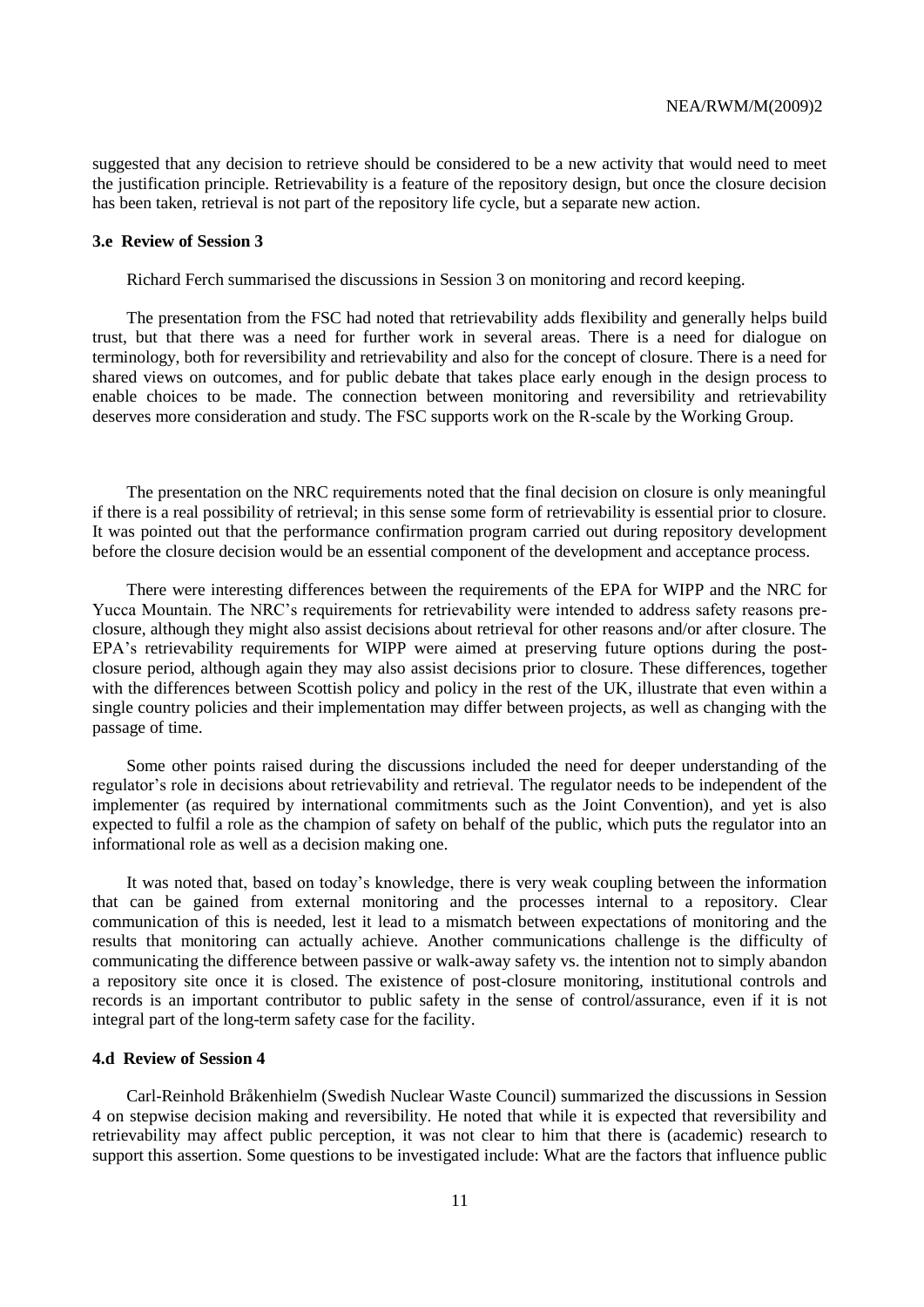perception? What is the relative importance of controllability vs. safety? Is there a community of practice, e.g., between implementers, regulators and their supporting consultants? What are the implications of reconsideration of major past decisions?

He pointed out that there is a question of how to achieve a balance between stability and flexibility; the need for stability, and ultimately safety, poses limits to the amount of flexibility that is possible, particularly in the long term (post-closure). The consequences of a reversible stepwise process for different stakeholders need to be further explored.

# **SESSION 5: Discussion on emerging conclusions from the working group**

### **5.a Review of main messages of the mid-course draft report**

Dan Metlay (NWTRB) presented a view of the draft report as seen by a political scientist. He noted that the discussion of retrievability and reversibility has intellectual roots that go back a long time, referring to a report from the US National Academy of Sciences in 1966, which was quoted in the draft report.

He noted some lack of clarity in the report as to whether statements are being made as empirical observations or as normative recommendations. While there is an emphasis on decision making, the discussion in the draft so far is overly abstract and general. There was much specific information from the discussions in the sessions on Day 1 that could be used to make the report more concrete.

He praised the 2004 NEA report on stepwise decision making, but expressed surprise that it had not referenced a rich literature on incremental decision making. Following a review of some of the key literature from political science, he went on to discuss incremental decision making in some depth. He noted that decision making in the radioactive waste disposal field had not always been incremental, even if it has generally been staged. In incremental decision making, the number of decision stages is related to uncertainty; when uncertainty is large, the stages need to be relatively small. However, in our field almost every program has undergone at least one serious reversal, and these reversals are too large to be considered staged or incremental.

The discussion on stepwise or staged decision making is still imprecise. For example, more information should be developed and presented on what might trigger a decision to reverse a previous step. He noted that stepwise decision making does not always promote agreement; some participants may reject it on the grounds that it is biased against major change.

During the following discussion it was noted that decision making in this field is subject not only to uncertainty, but also to a lack of agreement on values. It is questionable whether the incremental decision making process can be relied upon in such a situation. There is no theoretical basis for decision making in a situation with both uncertainty on outcomes and disagreement on values. We need therefore to be careful not to oversell stepwise decision making.

#### **5.b Viewpoints on the current draft of the R&R project report**

Claudio Pescatore started this session with a presentation on the current draft. He stated that the draft is intended to be mainly empirical observations and group suggestions/recommendations, but not a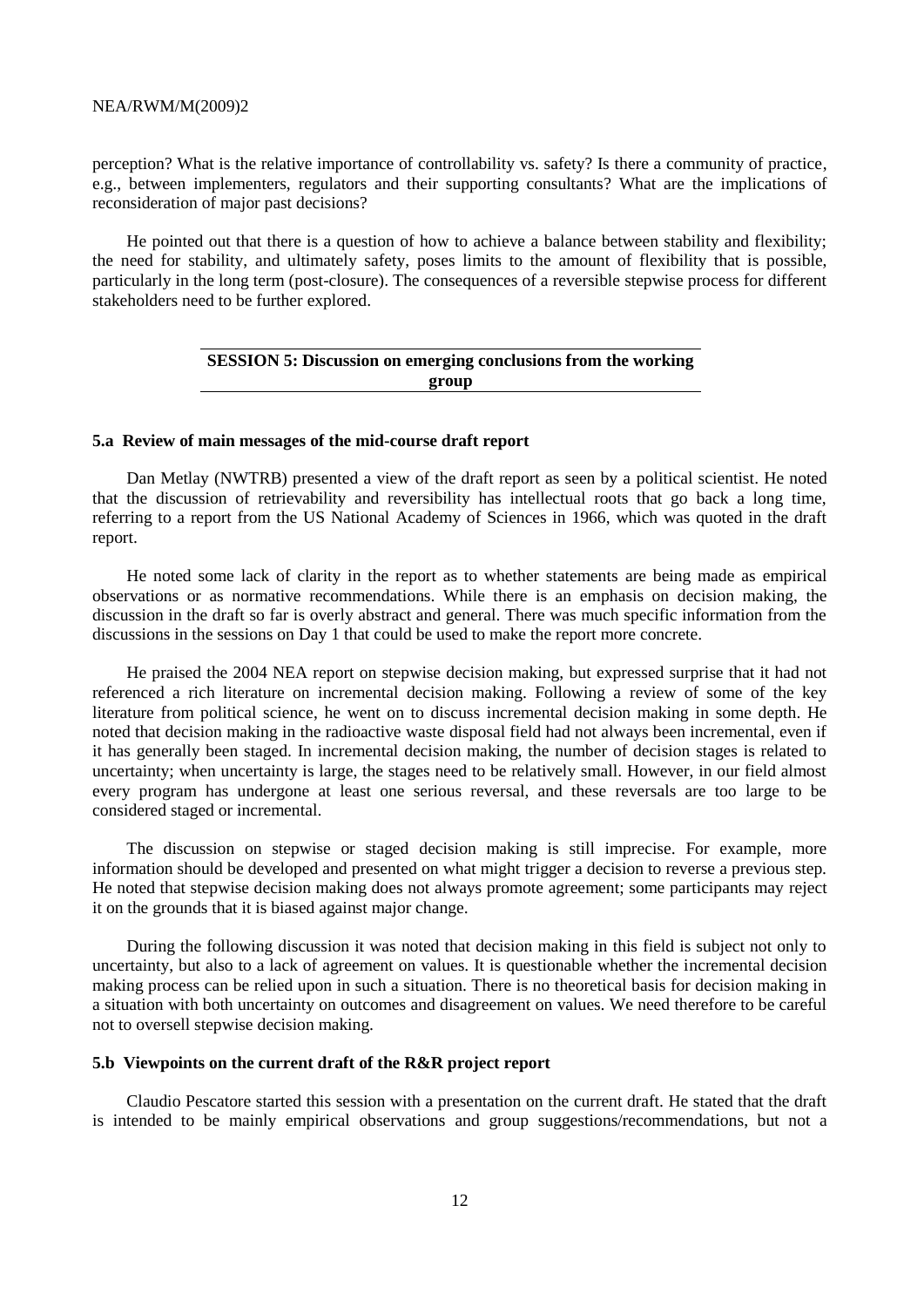normative document. The document is expected to be finalized in mid-2011. A near-final draft is needed by September 2010 so it can be distributed to participants in the Reims conference.

He went on to describe a change in terminology that had been introduced in this draft: "retrieval" and "retrievability" were used to describe removal of waste without the intention of re-emplacement, whereas "recovery" and "recoverability" were used to describe removal of waste packages for operational reasons, with the intent to re-emplace the waste in the repository. The two different concepts are also present in the EPA presentation on WIPP where two distinct terms, "retrieval" and "removal", were also used.

Following the presentation, each of the participants gave comments on the current draft. A summary of these comments follows:

- Comments on specific choices of words or phrases in the draft that need further attention, notably: phrasing that suggests closure is irreversible; phrasing that suggests the observation phase is infinite in duration; "managerial" to describe reversibility; "potential" for retrievability
- A number of concerns were raised with the newly introduced terminology, particularly noting that this is not an empirical observation of terminology used in member countries
- Suggestions for additional sections or text: reasons for opting for reversibility or retrievability; components of decision making; design consequences of opting for reversibility or retrievability; further development of the section on societal issues; limitations and costs, including issues of who owns the waste and who pays the costs of retrieval; regulation; research, development and demonstration (RD&D); case studies; links to institutional control; information on the application of the findings to other types of waste and other disposal methods; discussion of values (ethical issues); involuntary intrusion; safeguards
- The text needs to be consistent with the R-scale leaflet
- The Annexes are overwhelming; remove them, possibly replace them with hyperlinks
- The text in the Annex no longer reflects the UK situation fully, since policies in Scotland and the rest of the UK are different. The text is out of date for the US as well. The text from Sweden will be provided.
- Text on adaptability and flexibility that had been in a previous draft had been dropped, and should be reinstated
- One participant suggested that the structure be revised to follow the life-cycle development of a repository.

After some discussion, it was decided that a restructuring along the lines suggested would also allow a return to the previous terminology, by allowing discussion of the distinction (between removal for reemplacement and for other reasons) to be associated with the life-cycle phases in which they were most likely to occur.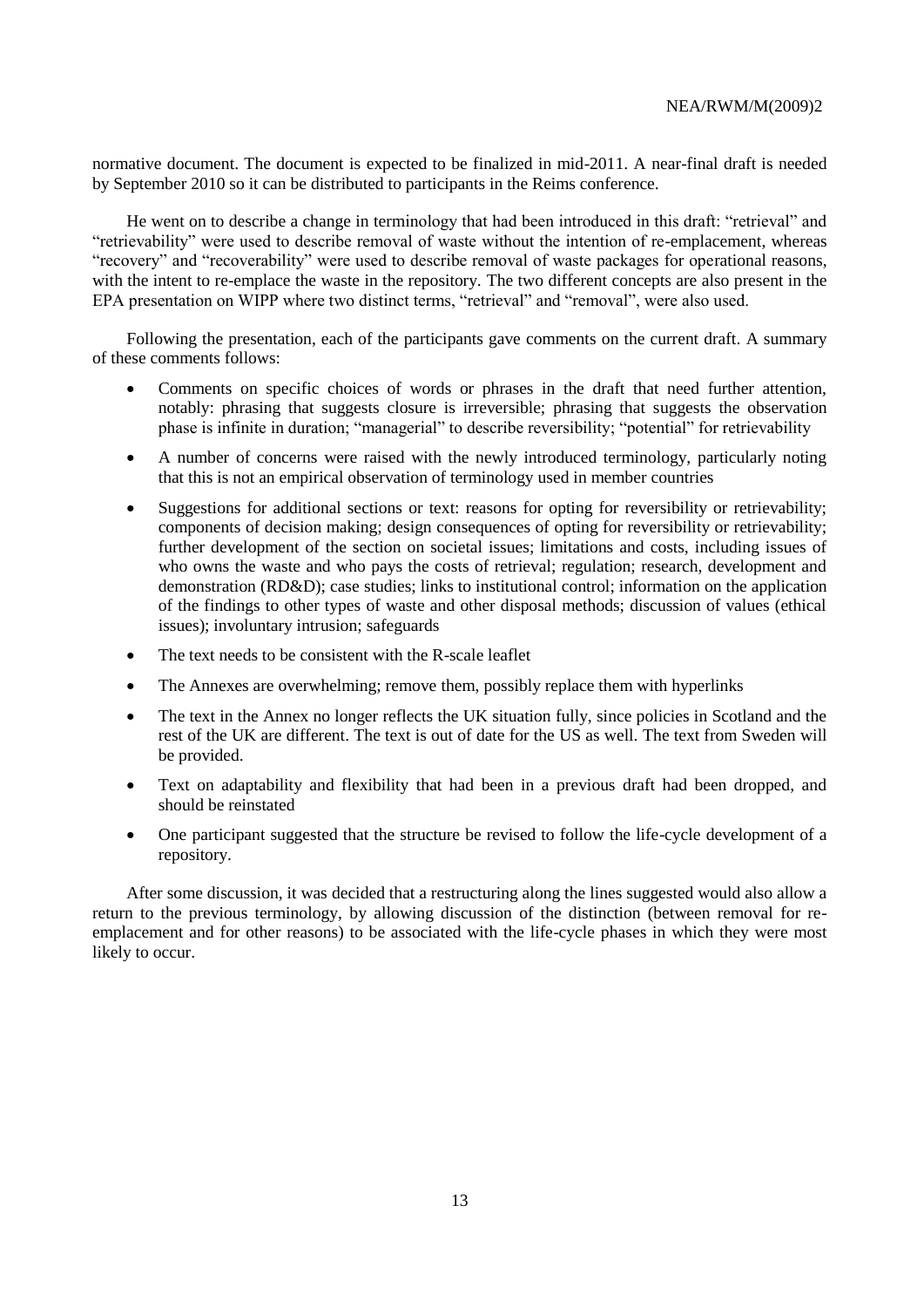### **SESSION 6: The International R-scale**

## **6.a Latest version of the R-scale leaflet**

Jean-Noël Dumont (Andra) presented the latest version of the leaflet on the R-scale. The ensuing discussion focused almost completely on Figures 3 and 4. There was considerable discussion on Figure 3, and several suggestions were made for improvements.

#### **6.b Discussion**

During the discussion it was decided that working group members would send comments on the Rscale leaflet, including the figures, to Jean-Noël by 22 December. After some discussion, general agreement was reached that Figure 4 is not needed in the leaflet, although small parts of it may be included elsewhere. It was pointed out that Figure 4 could be a useful aid to implementation of the scale in a national programme, and could perhaps be retained in guidance.

## **Review of Day 2**

Richard Ferch summarized the discussions of Day 2. There were many suggestions from both days' discussions that would be incorporated in the next draft of the report. In addition to new material based on the previous days' sessions, there would also be some overall changes: a restructuring to correspond better with life-cycle phases of a repository; a return to the original terminology; fewer annexes; and restoration of some material from earlier drafts that had been dropped.

Regarding the discussion on incremental decision making in Session 5, the question was posed: are we actually in the domain where it is applicable? We are in a domain where both legitimacy and certainty are questioned. This is a domain where there is little information available on decision making processes. One thing we should be careful of is not to present stepwise decision making as an incremental and linear one, and as if it was a guarantee of success. Almost all programmes have undergone large discontinuities and setbacks. We can attempt to minimise the likelihood of such events, but there can be no guarantee of success.

A number of areas were raised for further development in the final report, including:

- Costs and limitations
- Reasons for reversibility & retrievability
- Research, development and demonstration
- Regulation, including the role of reversibility and retrievability in regulatory policy
- Monitoring and institutional control
- Ethics and values
- Safeguards
- Decision parameters and decision making processes

Some of these have been covered in this or previous meetings, but several will require further work.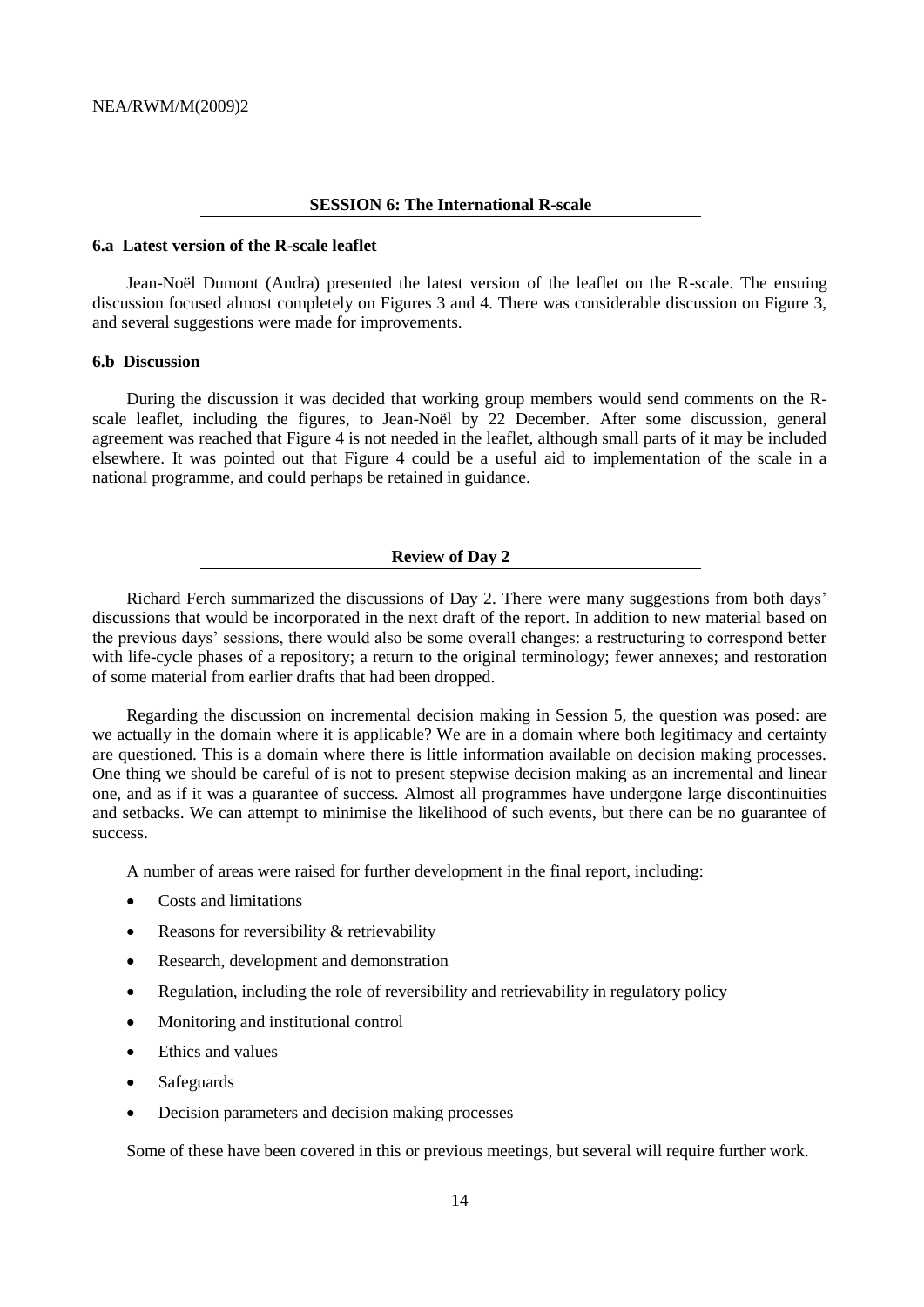Regarding the R-scale, it was pointed out that the R&R report and the R-scale leaflet need to use consistent terminology and descriptions, and therefore need to be developed together. The point was also made that it is necessary to make it clearer that retrievability stages apply to waste life phases rather than to repository life cycle phases. In other words, retrievability stages and repository phases are not in lock step with one another.

## **SESSION 7: Reims conference**

#### **7.a Draft programme and arrangements**

Claudio Pescatore presented the current draft programme and related arrangements. The programme had been distributed to members in advance of this meeting.

# **7.b Discussion**

A point-by-point discussion was held on the programme document. It was pointed out that a historical recap, including a discussion of the 2001 report was needed. Such a presentation would fit naturally into the "Setting the Scene" session. This comment also applies to the mid-course report.

It was felt that the title and scope of Session 11 (the panel discussion on stakeholder expectations vs. regulatory policy) needs some work, e.g., for the title: "The roles of reversibility and retrievability in regulatory policy".

In terms of preparatory work and logistics, there will need to be an invitation flyer, a web site, and an e-mail address set up. Claudio Pescatore stated that he will be engaging an additional person to help with organisational issues.

A new version of the programme document will be prepared within two weeks for feedback by mid-January. In their capacity as members of the programme committee, working group members were asked and agreed to contact organisations in their respective countries to seek their official support for the conference. This support would not imply financial support, but only support for holding the conference as a useful means of dialogue and progress at this juncture in time. They were also asked and agreed to contact or nominate government representatives who could speak to policy matters in Session 3, as well as other prospective speakers from their respective countries for other sessions (in particular, Session 6), to determine whether they would be willing and able to participate in the conference. Responses from working group members were requested by the end of January 2010.

# **SESSION 8: Future planning of the project**

### **8.a Report to RWMC in March**

Claudio Pescatore explained that a report from the Working Group was needed for the RWMC meeting in late March. The first decision to be taken was whether to update and present the mid-course draft report, or to prepare a separate progress report on the project status as of this meeting. It was decided that the mid-course draft report would be presented, after rewriting it to reflect the discussions during this meeting. In order to have the mid-course report ready in time for the meeting, the rewritten draft will need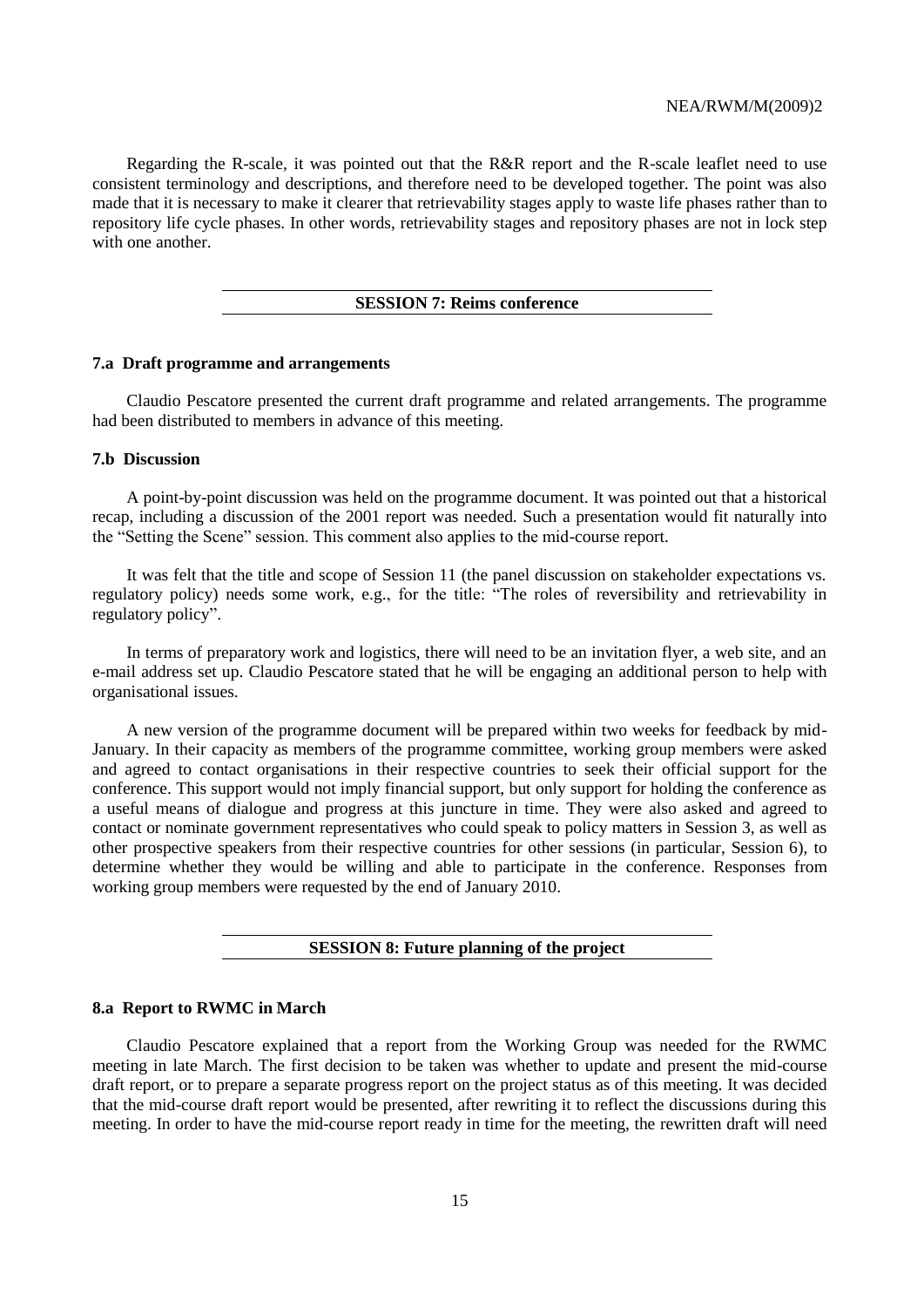to be completed by end-January for distribution to group members; comments on this draft will be needed by February 23.

Regarding the R-scale leaflet, comments are to be received by December 22. A revised version will be distributed by January 15 for additional comments by January 29, so that the R-scale leaflet and the corresponding parts of the mid-course report can be finalised in February.

The detailed minutes of this working group meeting will be sent to members by December 21, for feedback by January 15. The same timetable will be followed for an updated programme for the Reims conference.

# **8.b R&R topics needing further discussion**

A discussion was held on the future directions for the R&R working group. Two main outcomes will be the Reims conference and the final report. A "good" final draft is to be prepared as discussion material for the conference, and then finalized following the conference. The project will end in June 2011.

A number of topics still need to be worked on in order to complete the final draft. These include:

- Costs
- Research, Development and Demonstration
- Regulation, including the role of reversibility and retrievability in regulatory policy
- Monitoring and institutional control
- Ethics and values
- Decision parameters and decision making processes

# **8.c Planning for the June 21-24 meeting in Paris**

It was agreed to address the topics discussed above in 8.b at the June meeting. The dates for the meeting will be June 21-24, 2010 (Monday to Thursday). The meeting will start at 9:30 am on Monday June 21 and continue until 12:30 pm on Thursday June 24, in order to allow time for an RWMC Bureau meeting to follow immediately.

# **8.d Way forward and review of meeting decisions**

The decisions taken in the preceding sessions were reviewed and the meeting was closed.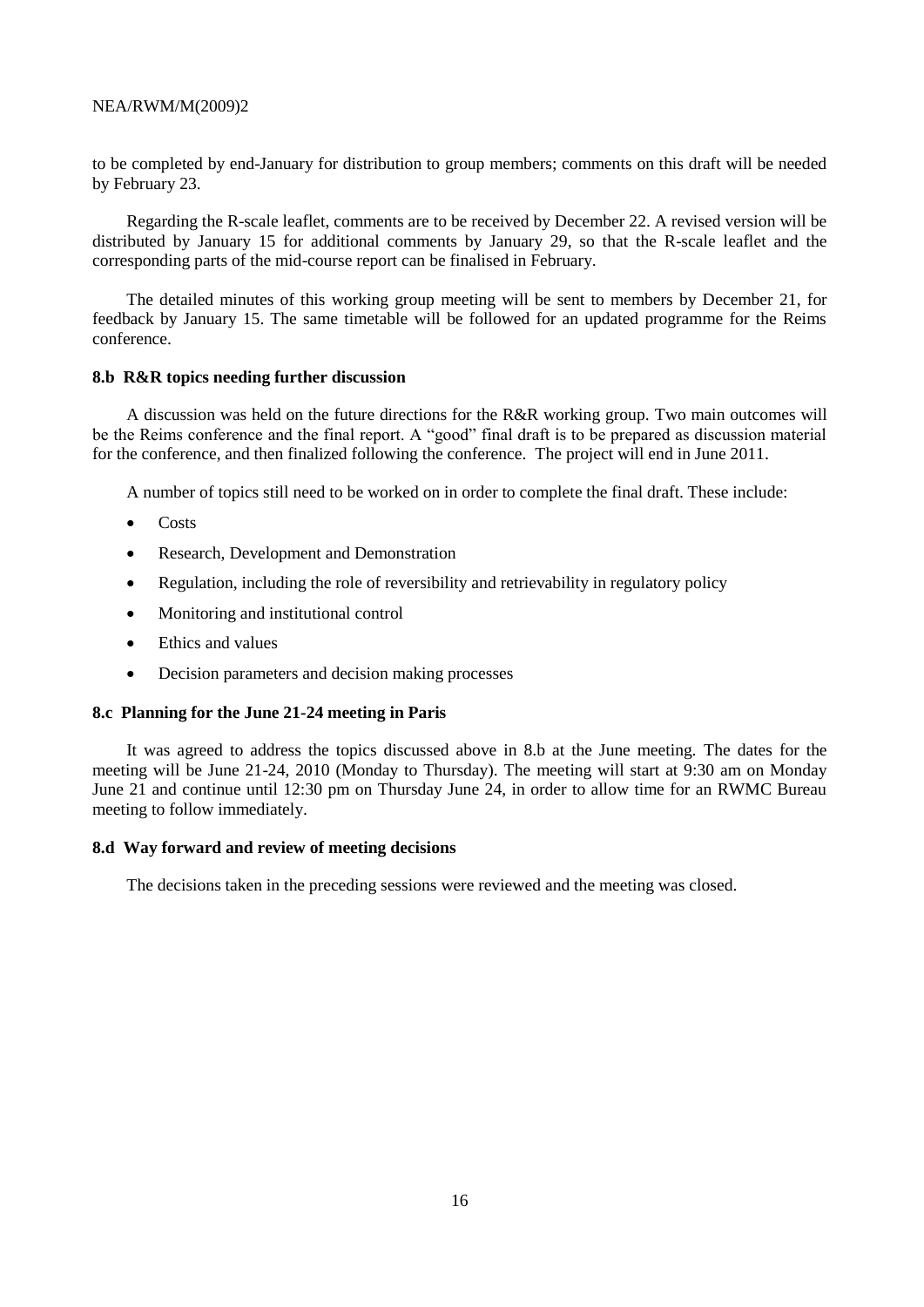# **Annex 1: LIST OF PARTICIPANTS**

| <b>Belgium</b>                    | <b>Jean Pierre WOUTERS</b><br>Hughes VAN HUMBEECK                                                                                                                                                                                                                   |
|-----------------------------------|---------------------------------------------------------------------------------------------------------------------------------------------------------------------------------------------------------------------------------------------------------------------|
| Canada                            | Gloria KWONG                                                                                                                                                                                                                                                        |
| <b>Czech Republic</b>             | Miroslav KUČERKA                                                                                                                                                                                                                                                    |
| <b>France</b>                     | Jean-Noël DUMONT<br><b>Jean-Michel HOORELBEKE</b>                                                                                                                                                                                                                   |
| Japan                             | <b>Kaku KENICHI</b>                                                                                                                                                                                                                                                 |
| Sweden                            | Carl-Reinhold BRÅKENHIELM                                                                                                                                                                                                                                           |
| <b>United Kingdom</b>             | <b>Brendan BREEN</b><br><b>George HUNTER</b>                                                                                                                                                                                                                        |
| <b>United States</b>              | <b>Helen BURNETT</b><br><b>Charles BYRUM</b><br><b>Alton HARRIS</b><br><b>Jay JONES</b><br><b>Janet KOTRA</b><br><b>Timothy MCCARTIN</b><br>Daniel METLAY<br><b>Russ PATTERSON</b><br><b>Tom PEAKE</b><br>Daniel SCHULTHEISZ<br><b>Shawn SMITH</b><br>Dwight WALKER |
| <b>OECD Nuclear Energy Agency</b> | <b>Richard FERCH</b><br><b>Claudio PESCATORE</b>                                                                                                                                                                                                                    |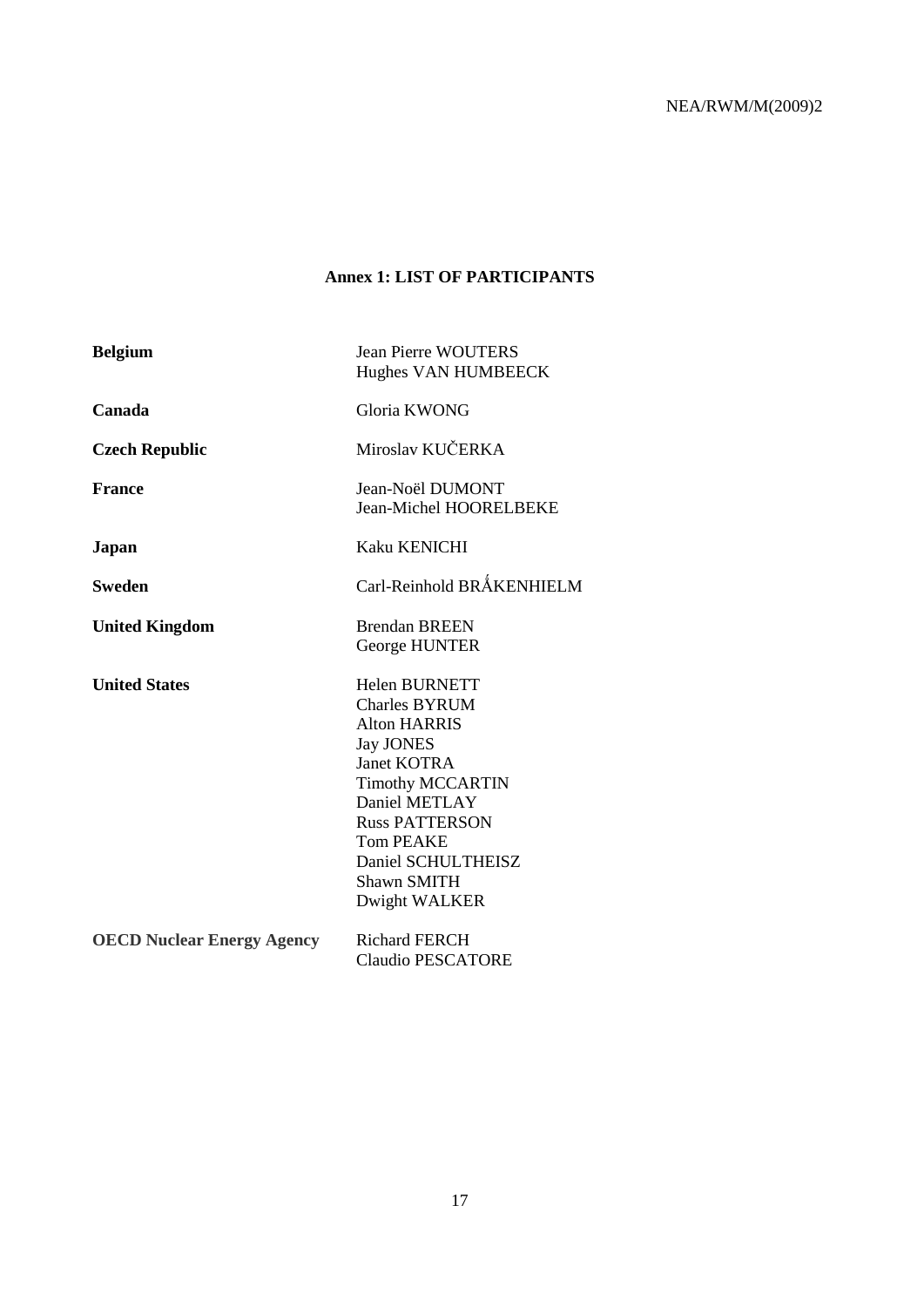# **Annex 2: LIST OF MATERIALS MADE AVAILABLE FOR THE MEETING**

| $\overline{0}$   | Word Doc: NEA/RWM/A(2009)3 Proposed Agenda of the 3 <sup>rd</sup> Meeting<br>of the R&R Project                                                                            |                                           |
|------------------|----------------------------------------------------------------------------------------------------------------------------------------------------------------------------|-------------------------------------------|
| $\boldsymbol{0}$ | PPT: Reversibility and Retrievability Project: Milestones and Current<br><b>Status</b>                                                                                     | C. Pescatore                              |
| 1.a              | PPT: Retrievability Requirements for WIPP and their Rationale                                                                                                              | C. Byrum                                  |
| 1.b              | PPT: Experience with Waste Recovery at WIPP                                                                                                                                | R. Patterson                              |
| 1.c              | PPT: Retrieval plans at Dounreay                                                                                                                                           | G. Hunter                                 |
| 1.d              | PPT: "Quo Vadis" Asse? Retrieval of Radioactive Waste from the<br>Asse Mine                                                                                                | P-J Larue<br>(C. Pescatore,<br>presenter) |
| 2.a              | PPT: Limitations from Materials and Equipment Aging                                                                                                                        | J-M Hoorelbeke                            |
| 2.b              | PPT: Limitations on Retrievability: What are the Additional Technical<br>Requirements in Case Retrievability is Required?                                                  | <b>B.</b> Breen                           |
| 3.a              | PPT: Report from FSC on R&R-related Activities                                                                                                                             | J. Kotra                                  |
| 3.b              | PPT: USNRC Requirements for R&R and Memory Keeping for<br><b>Yucca Mountain</b>                                                                                            | S. Smith,                                 |
|                  |                                                                                                                                                                            | T. McCartin                               |
| 3.c              | PPT: EPA's Perspective on Long-term Institutional Controls at<br>the Waste Isolation Pilot Plant                                                                           | T. Peake                                  |
| 4.a              | PPT: The Role of Reversibility-Retrievability in Adaptive<br><b>Phased Management</b>                                                                                      | G. Kwong                                  |
| 4.b              | PPT: The RWMC Document on Stepwise Decision-Making and<br>the Roles of Reversibility and Retrievability. (Both leaflet and<br>report available at <u>www.nea.fr/fsc/</u> ) | C. Pescatore                              |